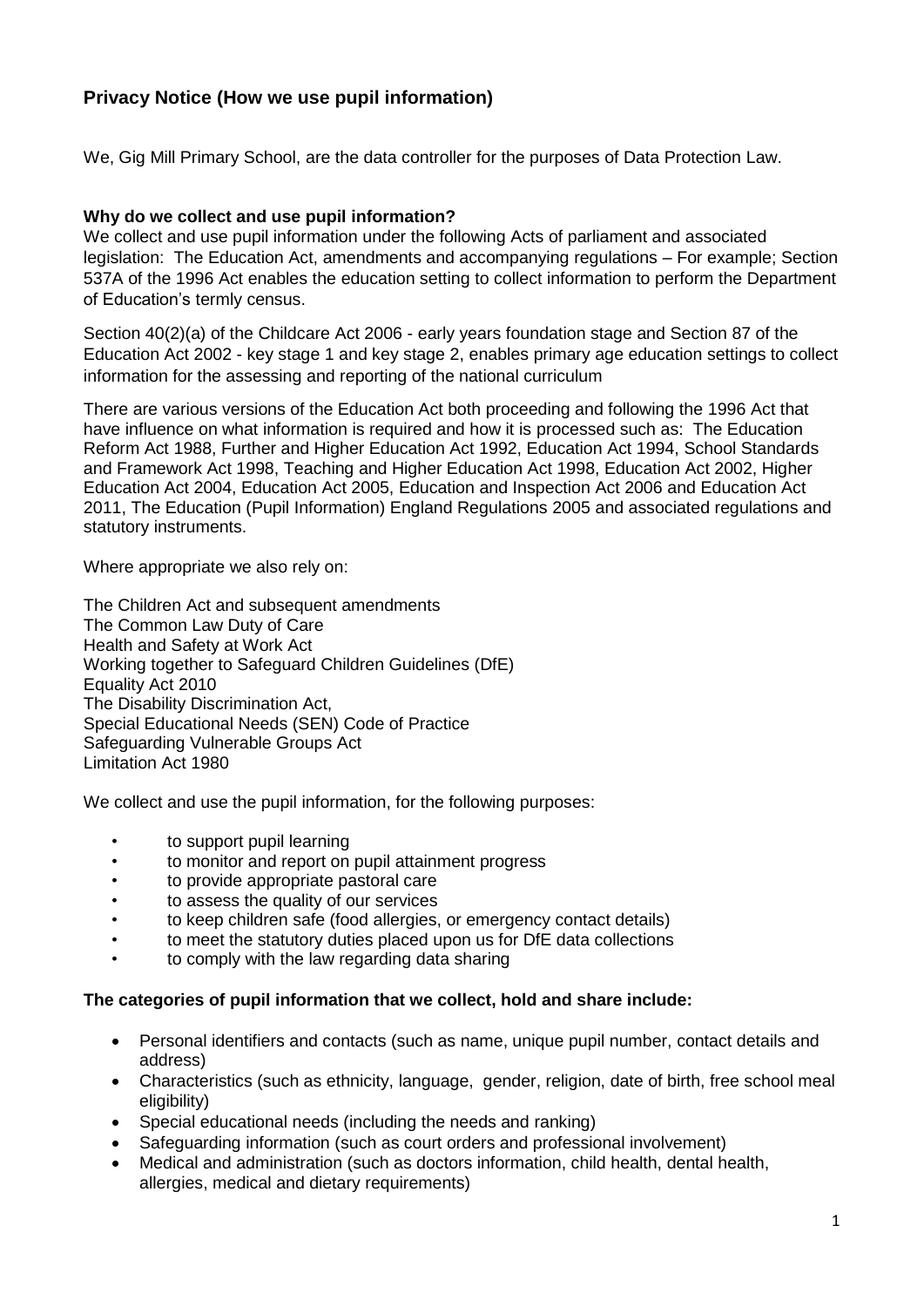- Attendance information (such as sessions attended, number of absences and absence reasons, any previous schools attended).
- Assessment and attainment information (such as EYFS, Key Stage or internal academic assessment information, post 16 courses enrolled for and any relevant results)
- Behavioural information (such as exclusions and any relevant alternative provision put in place.)

For a further example of the information typically held by schools, please see the Department for Education (DfE) Common Basic Data Set, here:

### *<https://www.gov.uk/government/publications/common-basic-data-set-cbds-database>*

### **Collecting pupil information**

We collect pupil information via registration forms either paper or online at the start of the school year or Common Transfer File (CTF) or secure file transfer from previous school.

Whilst the majority of pupil information you provide to us is mandatory, some of it is provided to us on a voluntary basis. In order to comply with the Data Protection Legislation, we will inform you at point of collection, whether you are required to provide certain pupil information to us or if you have a choice in this and we will tell you what you need to do if you do not want to share this information with us

We intend to collect consent to process information for **photographs for inclusion on displays in school, website etc and school trips.** Please note, you have a right to withdraw consent at any time and can contact the school to do this.

If you provide us with contact details of others, for example, in case of emergency or when you may not be available please ensure that the person/s is/are aware their information has been passed to the school.

A Legitimate Interest Assessment has been completed as the lawful basis for processing personal data within Teachers 2 Parents (Text messaging system).

We will also receive the above types of personal information, where relevant, from the previous educational setting and may also receive information from the Local Authority (LA) and the DfE.

#### **Storing pupil data**

The information we collect, use and store about pupils and their parents/carers is retained on our computer systems and in paper files, either until it is updated/superseded or until the pupil leaves the school where it will be passed on to the receiving school in accordance with the Education (Pupil Information) England Regulations 2005. Further information on how long schools retain information can be seen in the Information Records Management Society Toolkit for schools available at this link: [School records retention periods](https://c.ymcdn.com/sites/irms.site-ym.com/resource/collection/8BCEF755-0353-4F66-9877-CCDA4BFEEAC4/2016_IRMS_Toolkit_for_Schools_v5_Master.pdf) (and a hard copy of this document is available in school)

#### **Who do we share pupil information with?**

We routinely share pupil information with:

- Relevant staff within the school
- schools that the pupil's attend after leaving us
- our local authority
- the Department for Education (DfE)
- Health Services, i.e Occupational Therapy, Dental Survey
- Learning Support Services
- RM Integris
- Teachers 2 Parents (Text messaging system)
- DGFL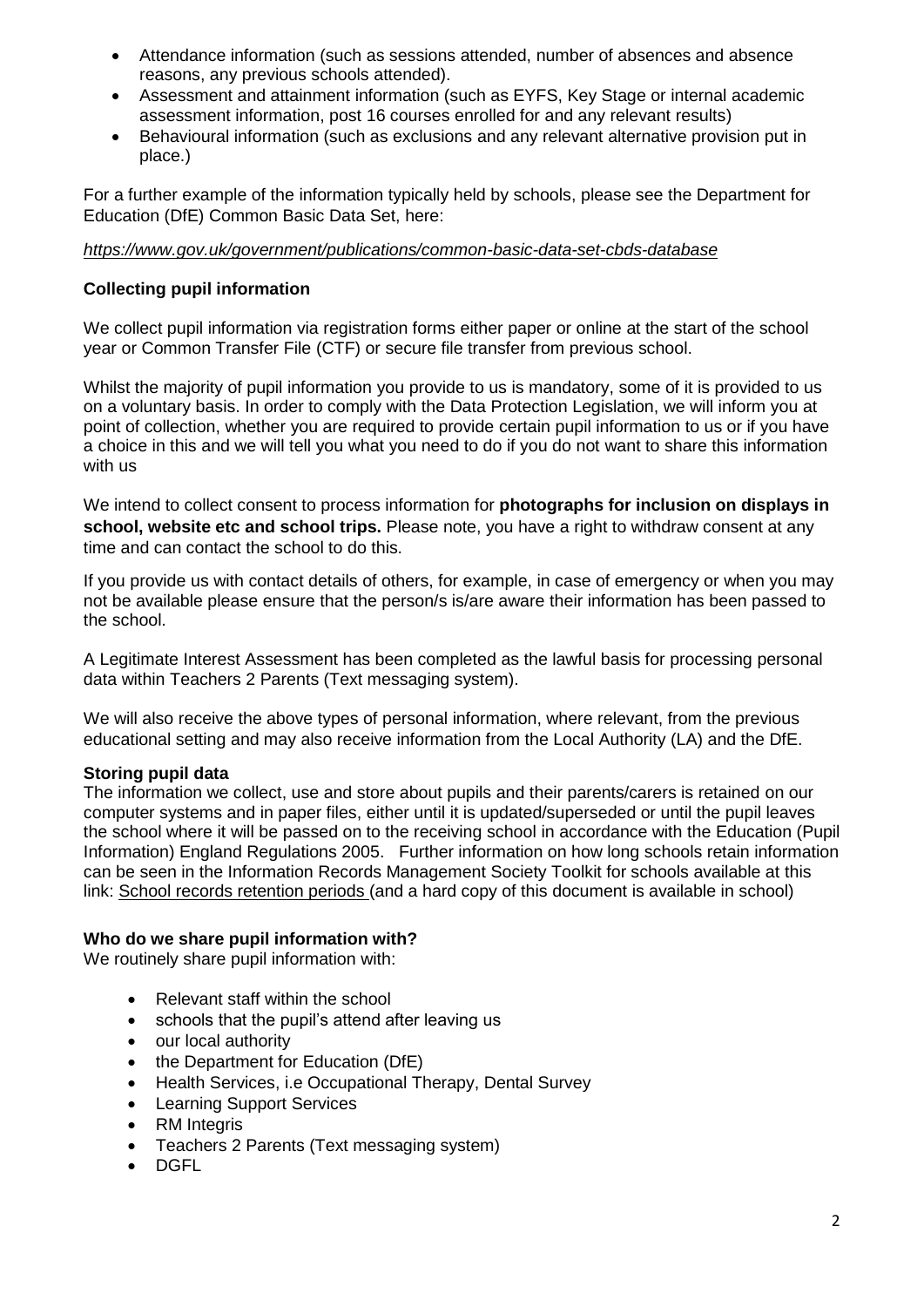- **Micro Librarian Systems**
- Microsoft Online Services Microsoft Office 365
- **RM Education**
- RM Unify
- Times Tables Rock Stars
- Numbots
- **Espresso**
- Purple Mash
- **Scratch**
- **Papercut**
- 2Simple
- School Uniform Supplies (County Sports and Schoolwear)
- Digipix
- NHS School Nurses
- Rising Stars
- CyberCoach
- Parenthub
- Sumdog
- Testbase
- Linguascope
- Microsoft Forms
- Institute of Education UCL (Reading Recovery)
- Dudley Performing Arts
- School Improvement/Support Services
- Dudley Educational Psychologist Services
- Speech & Language Therapy Department
- **Spellzone**
- CAMHS
- Educator
- Bug Club (Pearson Education)
- VC Coaching
- Little Wandle (Reception/Year 1)
- Smoothwall. E safety monitoring

We are committed to working with the local authority in protecting and safeguarding children and young people in the Borough. As a consequence we intend, where relevant to do so, share information with the Multi-Agency Safeguarding Hub (MASH) which is a co-located arrangement of agencies including the local authority, Police, NHS Trusts and Probation Service integrated into a multi-agency team.

The MASH is the single point of contact for safeguarding concerns, the MASH share information appropriately and securely on children or young people in order to take timely and appropriate actions. The teams also provide information and advice across a range of child and family services.

Where a pupil/parent/carer has been involved in an accident, an Accident/Incident Report Form will be completed which will include details of the accident including information about you. This information will be passed to the Corporate Health and Safety Team at the local authority. This information will be accessed by Dudley MBC employees, who legally require access to this data, for purposes related to this incident, and may be shared with others to allow us to comply with our statutory duties'.

DSL (Designated Safeguarding Lead) in School Police Authority Children's Services Department for Education Local Authority School Governors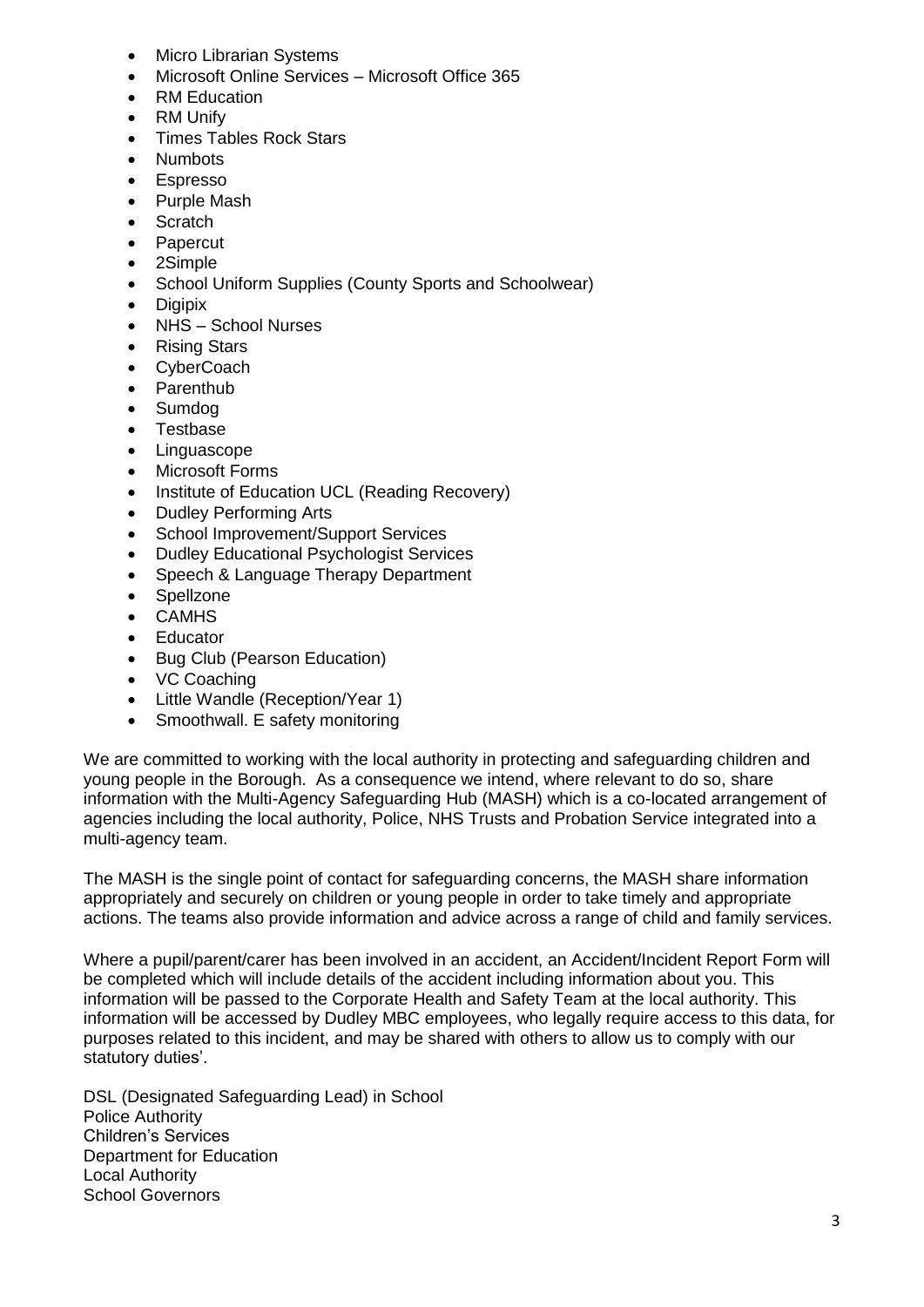### **Why we share pupil information**

We do not share information about our pupils with anyone without consent unless the law and our policies allow us to do so.

We share pupils' data with the Department for Education (DfE) on a statutory basis. This data sharing underpins school funding and educational attainment policy and monitoring.

We are required to share information about our pupils with our local authority (LA) and the Department for Education (DfE) under section 3 of The Education (Information About Individual Pupils) (England) Regulations 2013.

#### **Data collection requirements:**

To find out more about the data collection requirements placed on us by the Department for Education (for example; via the school census) go to [https://www.gov.uk/education/data-collection](https://www.gov.uk/education/data-collection-and-censuses-for-schools)[and-censuses-for-schools.](https://www.gov.uk/education/data-collection-and-censuses-for-schools)

### **Local Authorities**

We may be required to share information about our pupils with the local authority to ensure that they can conduct their statutory duties under

• the [Schools Admission Code,](https://www.gov.uk/government/publications/school-admissions-code--2) including conducting Fair Access Panels.

### **Department for Education**

The Department for Education (DfE) collects personal data from educational settings and local authorities via various statutory data collections. We are required to share information about our pupils with the Department for Education (DfE) either directly or via our local authority for the purpose of those data collections under:

Section 3 of The Education (Information About Individual Pupils) (England) Regulations 2013.

All data is transferred securely and held by DfE under a combination of software and hardware controls, which meet the current government security policy framework.

For more information, please see 'How Government uses your data' section.

#### **Requesting access to your personal data**

Under data protection legislation, parents and pupils have the right to request access to information about them that we hold. To make a request for your personal information, or be given access to your child's educational record, contact Mrs A Hannaway - Headteacher **/** Data Protection Officers – Dudley MBC.

You also have the right to:

- object to processing of personal data that is likely to cause, or is causing, damage or distress
- prevent processing for the purpose of direct marketing
- object to decisions being taken by automated means
- in certain circumstances, have inaccurate personal data rectified, blocked, erased or destroyed; and
- a right to seek redress, either through the ICO, or through the courts

If you have a concern or complaint about the way we are collecting or using your personal data, you should raise your concern with us in the first instance or directly to the Information Commissioner's Office at <https://ico.org.uk/concerns/>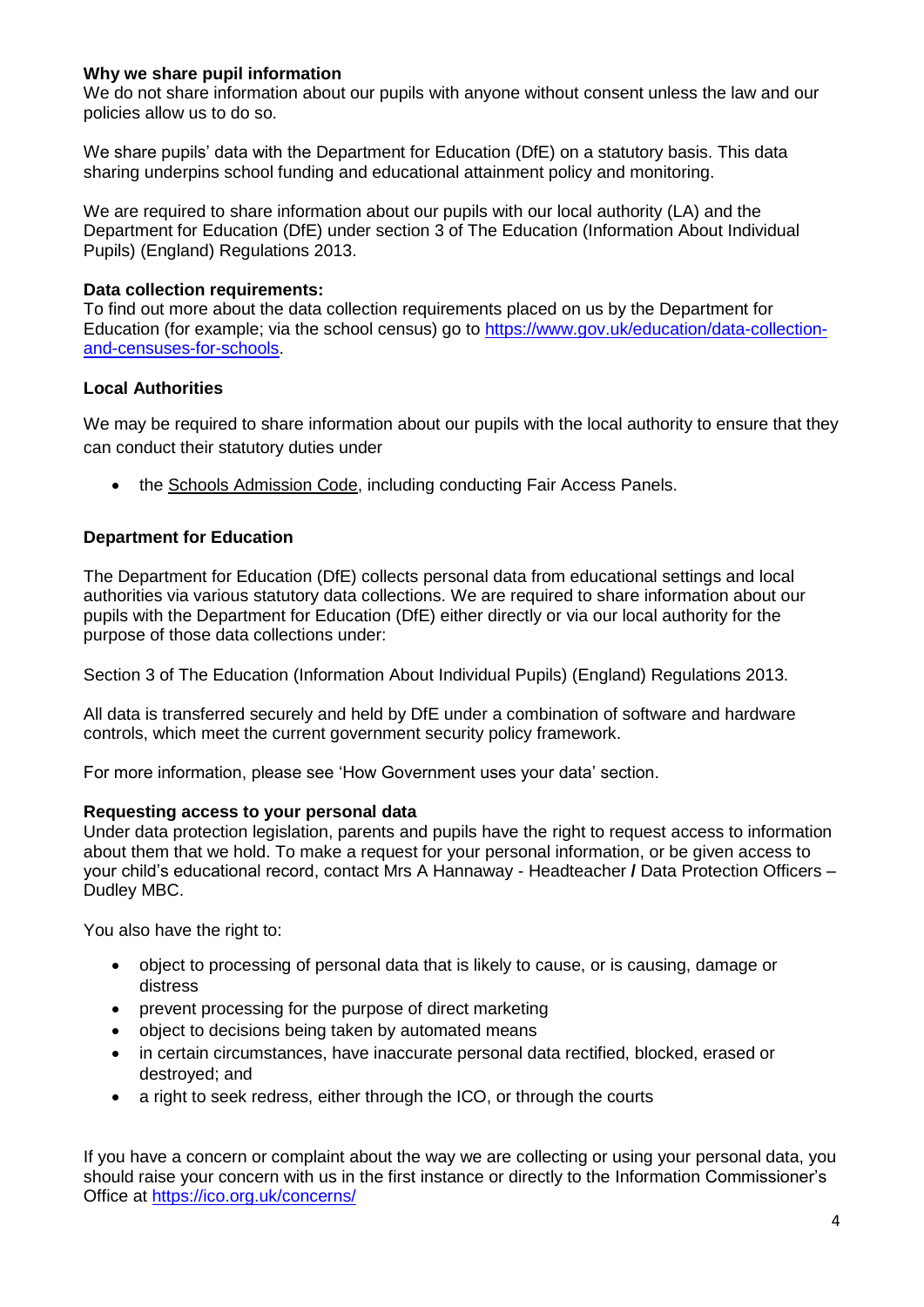For further information on how to request access to personal information held centrally by DfE, please see the 'How Government uses your data' section of this notice.

### **Withdrawal of consent and the right to lodge a complaint**

Where we are processing your personal data with your consent, you have the right to withdraw that consent. If you change your mind, or you are unhappy with our use of your personal data, please let us know by contacting Mrs A Hannaway Gig Mill Primary School, 01384 818600

### **Last updated**

We may need to update this privacy notice periodically so we recommend that you revisit this information from time to time. This version was last updated on May 2022

### **Contact:**

If you would like to discuss anything in this privacy notice, please contact:

Mrs A. Hannaway – Headteacher. Gig Mill Primary School, The Broadway, Norton, Stourbridge, West Midlands, DY8 3HL

Or

YourIG Data Protection Officer Service Dudley MBC The Council House **Dudley** West Midlands DY1 1HF

Email: [YourIGDPOService@dudley.gov.uk](mailto:YourIGDPOService@dudley.gov.uk)

Tel: 01384 815607

#### **How Government uses your data**

The pupil data that we lawfully share with the DfE through data collections:

- underpins school funding, which is calculated based upon the numbers of children and their characteristics in each school.
- Informs 'short term' education policy monitoring and school accountability and intervention (for example, school GCSE results or Pupil Progress measures).
- Supports 'longer term' research and monitoring of educational policy (for example how certain subject choices go on to affect education or earnings beyond school).

#### **Data collection requirements**

To find out more about the data collection requirements placed on us by the Department for Education (for example; via the school census) go to

<https://www.gov.uk/education/data-collection-and-censuses-for-schools>

#### **The National Pupil Database (NPD)**

Much of the data about pupils in England goes on to be held in the National Pupil Database (NPD).

The NPD is owned and managed by the Department for Education and contains information about pupils in schools in England. It provides invaluable evidence on educational performance to inform